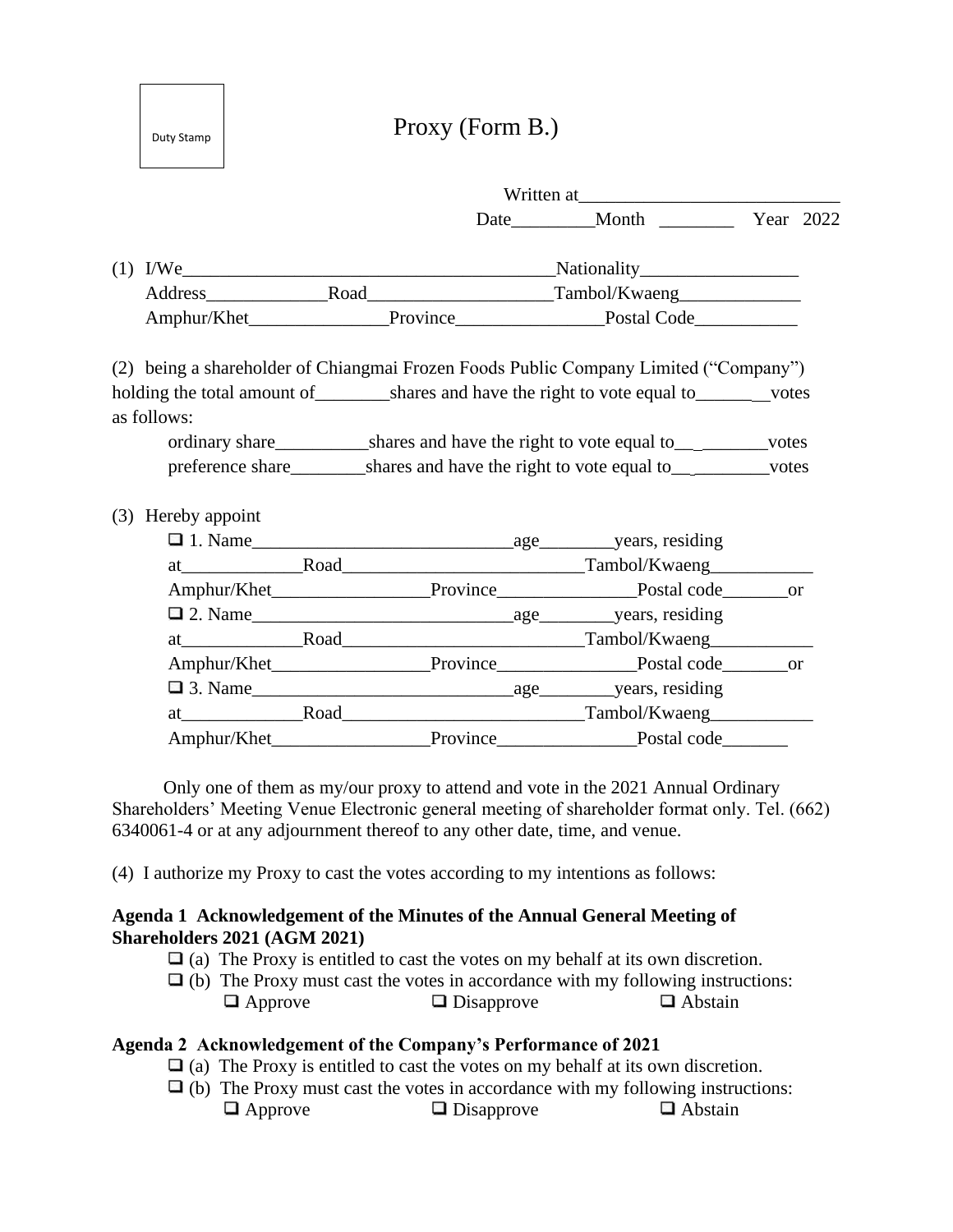#### **Agenda 3 Approval of the audited financial statements for the year ended 31 December 2021**

- $\Box$  (a) The Proxy is entitled to cast the votes on my behalf at its own discretion.
- $\Box$  (b) The Proxy must cast the votes in accordance with my following instructions:
- $\Box$  Approve  $\Box$  Disapprove  $\Box$  Abstain

## **Agenda 4 Approval of the omission of the allocation of net profit as legal reserves and the omission of the dividend payment from the operating result of the year 2021**

- $\Box$  (a) The Proxy is entitled to cast the votes on my behalf at its own discretion.
- $\Box$  (b) The Proxy must cast the votes in accordance with my following instructions:  $\Box$  Approve  $\Box$  Disapprove  $\Box$  Abstain

## **Agenda 5 Approval of the appointment of directors in place of those due to complete their terms in 2022**

- $\Box$  (a) The Proxy is entitled to cast the votes on my behalf at its own discretion.
- $\Box$  (b) The Proxy must cast the votes in accordance with my following instructions: Vote for the entire nominated candidate as a whole.

| <u>volo ibi ilio olimo hominiutoti olihtitutto lib u veliolo.</u> |                   |                |  |  |  |  |  |
|-------------------------------------------------------------------|-------------------|----------------|--|--|--|--|--|
| $\Box$ Approve                                                    | $\Box$ Disapprove | $\Box$ Abstain |  |  |  |  |  |
| $\Box$ To elect each director individually.                       |                   |                |  |  |  |  |  |
| 4.1 Mr. Prapas Pholpipattanaphong                                 |                   |                |  |  |  |  |  |
| $\Box$ Approve                                                    | $\Box$ Disapprove | $\Box$ Abstain |  |  |  |  |  |
| 4.2 Dr. Phusit Wonglorsaichol                                     |                   |                |  |  |  |  |  |
| $\Box$ Approve                                                    | $\Box$ Disapprove | $\Box$ Abstain |  |  |  |  |  |
| 4.3 Ms. Chutima Tangmatitham                                      |                   |                |  |  |  |  |  |
| $\Box$ Approve                                                    | $\Box$ Disapprove | $\Box$ Abstain |  |  |  |  |  |
|                                                                   |                   |                |  |  |  |  |  |

# **Agenda 6 Approval of the Remuneration for the Board of Director for 2022**

- $\Box$  (a) The Proxy is entitled to cast the votes on my behalf at its own discretion.
- $\Box$  (b) The Proxy must cast the votes in accordance with my following instructions:  $\Box$  Approve  $\Box$  Disapprove  $\Box$  Abstain

#### **Agenda 7 Approval of the appointment of the external auditors and determination of the audit fees for 2022**

- $\Box$  (a) The Proxy is entitled to cast the votes on my behalf at its own discretion.
- $\Box$  (b) The Proxy must cast the votes in accordance with my following instructions:  $\Box$  Approve  $\Box$  Disapprove  $\Box$  Abstain

# **Agenda 8 Other issues (If any)**

- $\Box$  (a) The Proxy is entitled to cast the votes on my behalf at its own discretion.
- $\Box$  (b) The Proxy must cast the votes in accordance with my following instructions:  $\Box$  Approve  $\Box$  Disapprove  $\Box$  Abstain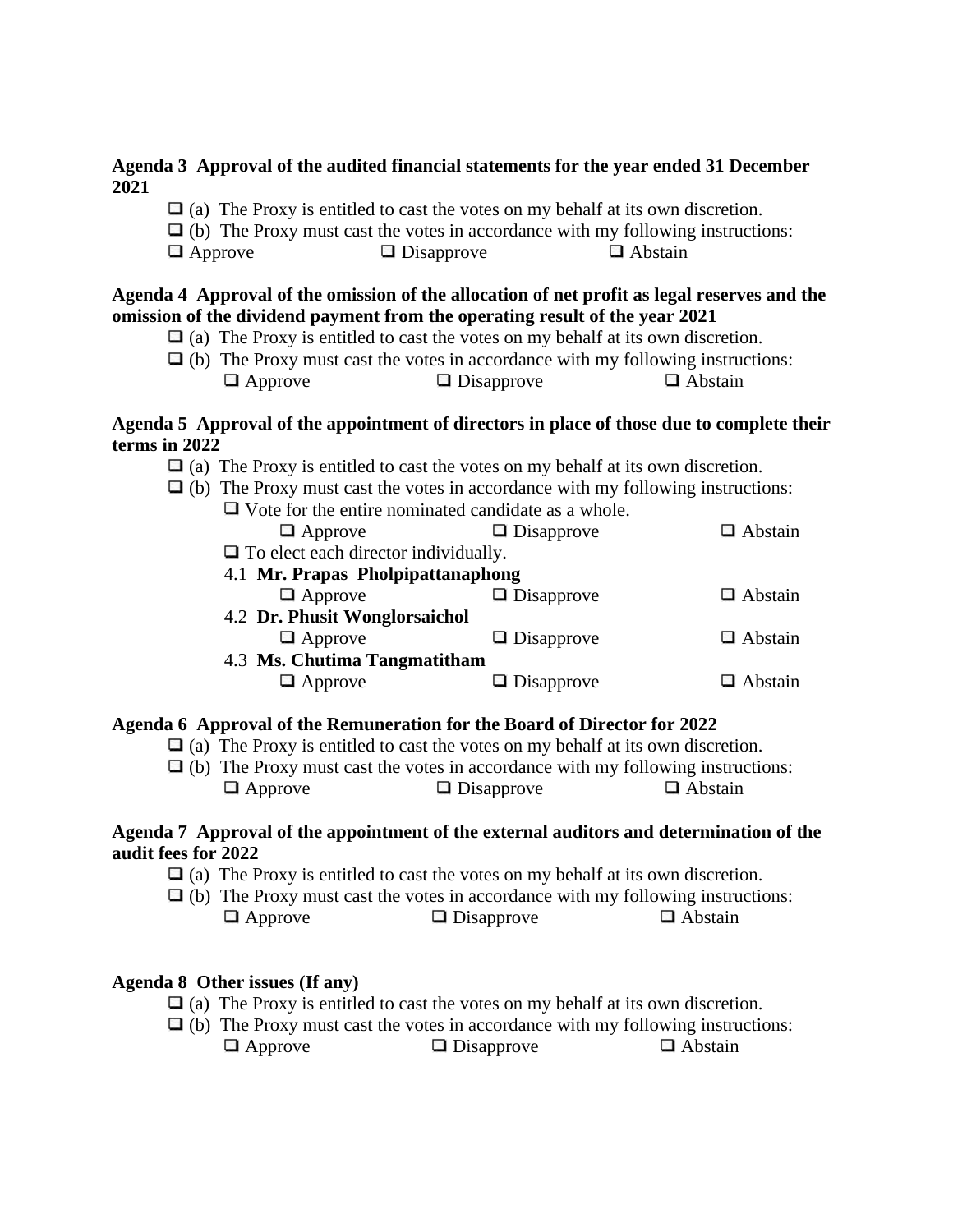Any action taken by the Proxy at the meeting shall, unless the Proxy cast the votes not in compliance with my/our intention specified herein, be deems as being done by me/us in all respects.



#### **Remark:**

- 1. The shareholder appointing the proxy must authorize only one proxy to attend and vote at the meeting and may not split the number of shares to many proxies for splitting votes.
- 2. In the agenda relating the election of Directors, it is applicable to elect either directors as a whole

or elect each director individually.

3. In case there are agendas other than those specified above, the additional statement can be specified by the Shareholder in the Regular Continued Proxy Form B. as enclosed.